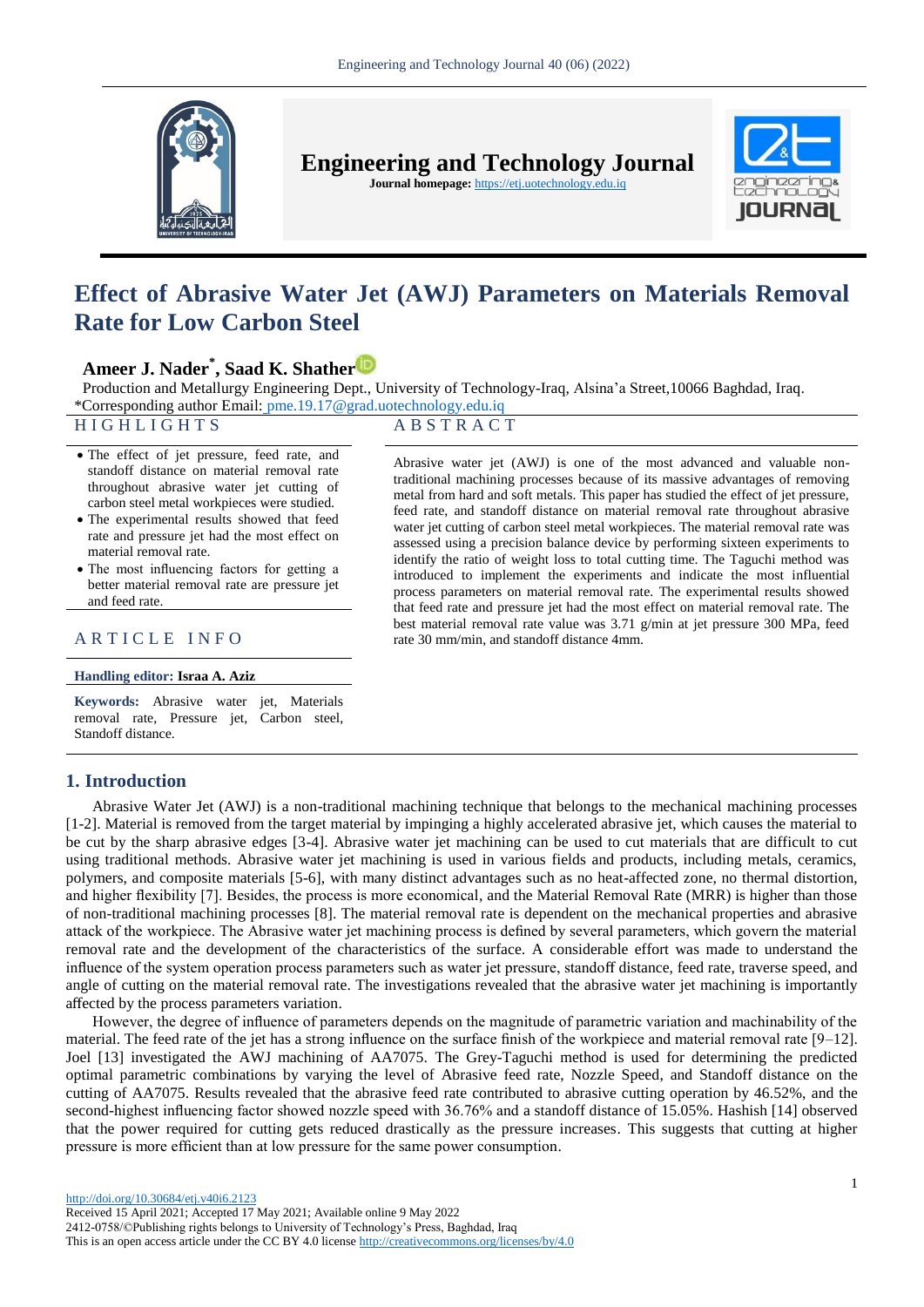The increased pressure also reduced the cost due to a reduction in abrasives usage and increased cutting speed. The study shows that the depth of the cut increases with jet pressure. Ojmertz [15] has shown that low feed rates result in irregular surface morphology and significantly increased material removal rates from titanium alloy, but despite this, lower surface roughness values are observed. Samson [16] studied the abrasive water jet machining input parameters such as pressure, flow rate, and Standoff distance on Beryllium copper grade C25 to get the optimum values of response parameter's like Material removal rate. The result revealed that pressure and standoff distance are the most influencing factors for getting better material removal rates. Fowler et al. [17] have shown that low feed rate results in high material removal rates and high surface waviness for Ti–6Al–4V alloy. In the previous literature, MRR is notably affected by feed rate and abrasive pressure jet. The present research investigates the influence of the input parameters on cutting process performance with the AWJ machine technique. The study's objective is evaluated in terms of MRR to get the best optimization results. Hence, a full factorial experimental design consisting of four levels of each input process parameter has been employed. Analysis of Variance (ANOVA) has been carried out to recognize the input parameters' statistical significance on the responses.

# **2. Experimental work**

#### **2.1 Machine**

The experimental setup for the abrasive water jet machine (Model No. 3020; YONODA, China) is shown in Figure 1. The machine uses a 3-stage plunger-type high-pressure pump to generate high pressures of 413 MPa. At this rated pressure, the machine has a 2.6 litters/min water discharge capacity. The machine's maximum traverse speed is limited to 1200 mm/min, and the motion is controlled by a CNC, a motorized Z-axis for vertical movement. The working and technical specifications of the machine are given in Table 1.

All the experiments were conducted at  $90^{\circ}$  jet impingement angles only. The cutter head consists mainly of two nozzles, one of them is primary (jewel orifice), and the other is secondary (Focusing or mixing tube). The primary nozzle is the orifice that exits water from the cutting stream. Typically, jewels are created from ruby, diamond, or sapphire, a "jewel" mounted in a steel insert. Its diameter ranges from (0.178 – 0.51) mm [18], notice figure 2. A secondary nozzle is sometimes referred to as a mixing tube or Focusing tube. This tube is manufactured from a tough material that concentrates the water and abrasive into a coherent beam for cutting. Typically, a mixing tube has a diameter of 0.76 mm [18], notice figure 2, to the abrasive water jet nozzle to cut efficiently and improve the life of components. The jewel orifice must be accurately aligned with the nozzle body.

#### **2.2 Materials**

Abrasive water jet (AWJ) experiences were carried out on a sample of carbon steel of (10 x 40 x 118) mm dimensions with the following chemical composition according to the standard BS EN10025-2:

Carbon steel is non-alloy steel in which carbon is a fundamental component that determines its grade. Carbon steel is strong, has good formability and weldability, is shock-resistant, and is strengthened by cold work; this metal is often the most practical choice. And it is widely used in various fields for various purposes, such as constructing bridges and buildings, automobile industries, and the oil industry [19]. According to BS EN 10025-2, the sample has the name and number S355J2 and 1.0577, respectively, in addition to the following mechanical properties:

Abrasives used in this study are red garnet with an average particle size of 80 mesh (0.178 μm). This type is the most popular abrasive utilized in AWJ cutting machines because of the facts: (1) It is an inert material that does not interact with the material to be cut. (2) It is widely available, thus relatively inexpensive. (3) When hitting the target, it breaks down, forming sharp edges, thus improving cutting performance [20].



**Figure 1:** Experimental setup for abrasive water jet machining



**Figure 3:** Orifice and mixing tube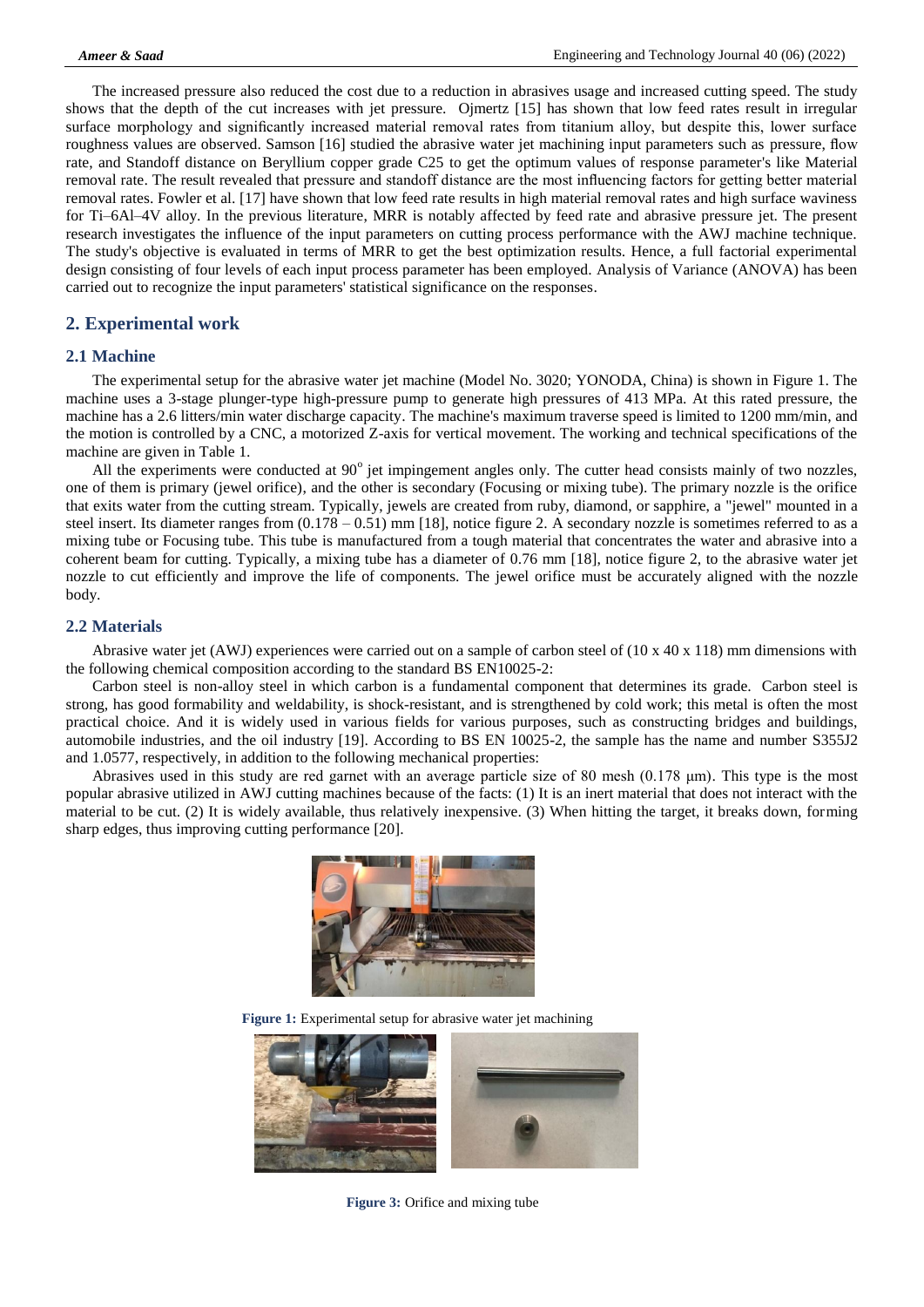# **2.3 Experimental procedure**

The machining was done by considering the jet pressure, standoff distance, and feed rate, and each process parameter was varied over four levels, as shown in Table 4. Based on Taguchi's design philosophy, standard orthogonal array L16, as shown in Table 5, has been selected to complete the experiment and estimate its impacts on the material removal rate (MRR). Cutting was performed on a carbon steel sample having dimensions (10 x 40 x 118) mm. Before and after machining was completed, the MRR on the workpiece was measured.

| Machine                             | YONODA, China    |
|-------------------------------------|------------------|
| Maximum transverse speed            | $1200$ mm/min    |
| Jet Impingement Angle               | $90^\circ$       |
| Mixing Tube Length                  | 76.2 mm          |
| Focusing/Mixing Tube Diameter       | $1.02$ mm        |
| Orifice Diameter                    | $0.3 \text{ mm}$ |
| <b>Maximum Working Pressure</b>     | 413 MPa          |
| Maximum distance from the workpiece | $10 \text{ mm}$  |
| Table size                          | 3000 x 2000 mm   |
| Operation program                   | No studio $V10$  |

**Table 2:**Chemical composition of low carbon steel (measured)

| $C\%$ |      |      |       |      | Mn % Si % P % Cu % Mo % Cr % S % AL % Co % Ni % |       |       |              | Fe <sub>9</sub> |
|-------|------|------|-------|------|-------------------------------------------------|-------|-------|--------------|-----------------|
| 0.14  | 1.30 | 0.47 | 0.028 | 0.18 | $0.045$ 0.16                                    | 0.017 | 0.004 | $0.012$ 0.15 | 97.4            |

| <b>Yield strength (MPa)</b> | <sup>1</sup> Tensile strength (MPa) Elongation after fracture (mm) Hardness (HB) |      |      |          |
|-----------------------------|----------------------------------------------------------------------------------|------|------|----------|
|                             | 470 to 630                                                                       | າາ 1 | 20 t | 146 -187 |

| <b>Parameters</b> | <b>Units</b> | Level1 | Level2 | Level <sub>3</sub> | Level4 |
|-------------------|--------------|--------|--------|--------------------|--------|
| Pressure jet      | MPa          | 225    | 250    | 275                | 300    |
| Feed rate         | mm/min       | 30     | 50     | 70                 | 90     |
| Standoff distance | mm           |        |        | 3                  | 4      |

| No.            | Pressure (MPa) | <b>Feed Rate</b> | <b>Standoff Distance</b> |
|----------------|----------------|------------------|--------------------------|
|                |                | (mm/min)         | (mm)                     |
| 1              | 225            | 30               | 1                        |
| $\overline{2}$ | 225            | 50               | 2                        |
| 3              | 225            | 70               | 3                        |
| $\overline{4}$ | 225            | 90               | $\overline{4}$           |
| 5              | 250            | 30               | $\overline{2}$           |
| 6              | 250            | 50               | 1                        |
| 7              | 250            | 70               | $\overline{4}$           |
| 8              | 250            | 90               | 3                        |
| 9              | 275            | 30               | 3                        |
| 10             | 275            | 50               | $\overline{4}$           |
| 11             | 275            | 70               | 1                        |
| 12             | 275            | 90               | $\overline{2}$           |
| 13             | 300            | 30               | 4                        |
| 14             | 300            | 50               | 3                        |
| 15             | 300            | 70               | $\overline{2}$           |
| 16             | 300            | 90               | $\mathbf{1}$             |

#### **Table 5:** Experimental design by Taguchi method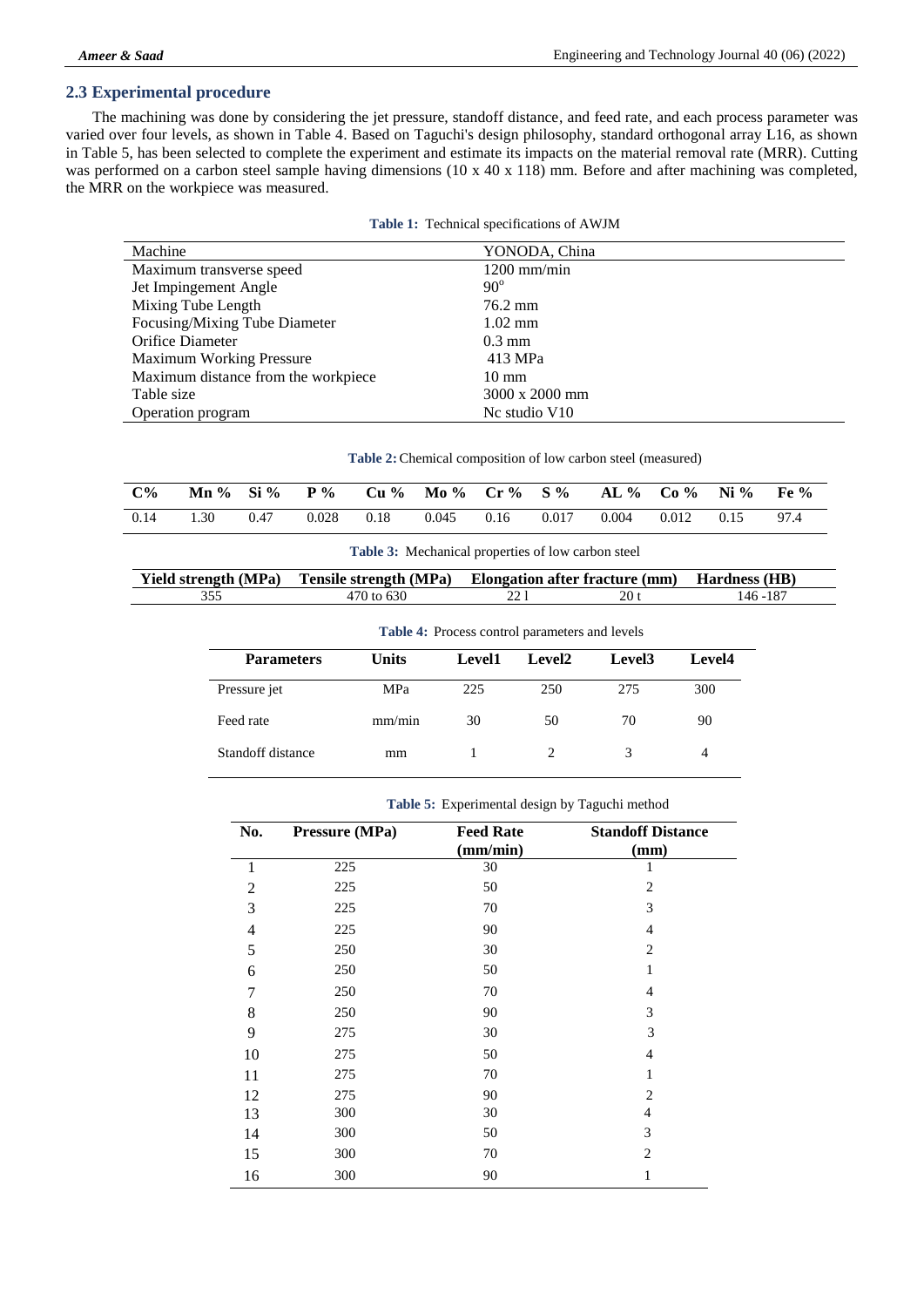#### **2.4 Measurement of MRR**

The mass of the workpiece specimen is weighed before and after the experiment using an electronic balance having a resolution of 0.01 g. The sample is weighed in dry condition before experimentation. After the piecework is cut, the abrasive particles are washed off; the cut specimen is cleaned with compressed air and thoroughly dried before being weighed again. MRR is calculated as the weight loss ratio to the total cutting time. The following formula is used to estimate the MRR for a single channel [16]:

Material removal rate (MRR) =  $(W_2 - W_1 / T)$  (1)

 $W_1$ : Weight after machining

 $W<sub>2</sub>$ : Weight before machining

T: Time is taken to a machining

# **2.5 The Design of Experiments (DOE)**

When considering process parameters at different levels, designing experiments is known as the design of experiments (DOE). Taguchi's method for experimental design offers a simple, systematic, and efficient approach to determining the efficiency, expense, and quality of an experiment (Aydin et al., 2010). Statistically designed experiments are conducted more efficiently as they consider many parameters simultaneously. Unlike conventional experimentation, they can identify significant interactions with a minimum number of experiments. A factorial experimental set consisting of pressure jet, standoff distance, and feed rate as process parameters, each at 4-levels (4^3) with all possible combinations, totaling 16 experiments, was chosen based on the above. The process parameters range is specified in Table 5.

### **2.6 Analysis Data**

Taguchi analysis, drawing control charts for processes, plotting time series plots, multivariate tests, and other very simple tasks and time-saving. It is the most effective method for quality improvement initiatives based on results. MINITAB (version 17) was used in this study for ANOVA analysis and plotting various graphs [21].

In the analysis of variance (ANOVA), the F ratio was applied to calculate the important process parameter on the material removal rate and average surface roughness. First, an F ratio is estimated from the experimental results and then compared to the critical value. If the F ratio estimated is larger than the F critical value, it is an indication that the statistical test is important at the confidence level selected [22].

In this work, an analysis of variance was carried out for the confidence level of 96.1 %. It was found that the factors feed rate (t) and pressure (p) was the most significant factor impacting the assessment of the material removal rate. To observe the impact of important factors, the results of the response parameters are displayed through graphs. The experimental tests are designed for four levels and three parameters.

# **3. Results and discussion**

This section examined the influence of the process parameters such as jet pressure, feed rate, and standoff distance on the material removal rate during AWJ cutting of carbon steel.

Table 6 shows the predicted and measured results of material removal rate for the target material samples by (Taguchi design). Figure 3 explains the measured and predicted value for MRR, and figure 4 explains the Main effects plot of process parameters on the material removal rate.

| No.            | <b>Pressure</b><br>(MPa) | <b>Feed Rate</b><br>(mm/min) | <b>Standoff</b><br>Distance (mm) | <b>Measured MRR</b><br>(g/min) | <b>Predicted MRR</b><br>(g/min) |
|----------------|--------------------------|------------------------------|----------------------------------|--------------------------------|---------------------------------|
| $\mathbf{1}$   | 225                      | 30                           | 1                                | 3.35                           | 3.45                            |
| $\overline{2}$ | 225                      | 50                           | 2                                | 2.89                           | 2.81                            |
| 3              | 225                      | 70                           | 3                                | 2.06                           | 2.23                            |
| $\overline{4}$ | 225                      | 90                           | 4                                | 1.98                           | 1.78                            |
| 5              | 250                      | 30                           | 2                                | 3.43                           | 3.39                            |
| 6              | 250                      | 50                           | 1                                | 3.42                           | 3.43                            |
| 7              | 250                      | 70                           | 4                                | 2.44                           | 2.43                            |
| 8              | 250                      | 90                           | 3                                | 2.13                           | 2.16                            |
| 9              | 275                      | 30                           | 3                                | 3.62                           | 3.64                            |
| 10             | 275                      | 50                           | 4                                | 2.97                           | 3.26                            |
| 11             | 275                      | 70                           | 1                                | 3.34                           | 3.04                            |
| 12             | 275                      | 90                           | 2                                | 2.36                           | 2.34                            |
| 13             | 300                      | 30                           | 4                                | 3.71                           | 3.62                            |
| 14             | 300                      | 50                           | 3                                | 3.64                           | 3.41                            |
| 15             | 300                      | 70                           | $\overline{c}$                   | 2.63                           | 2.76                            |
| 16             | 300                      | 90                           |                                  | 2.57                           | 2.75                            |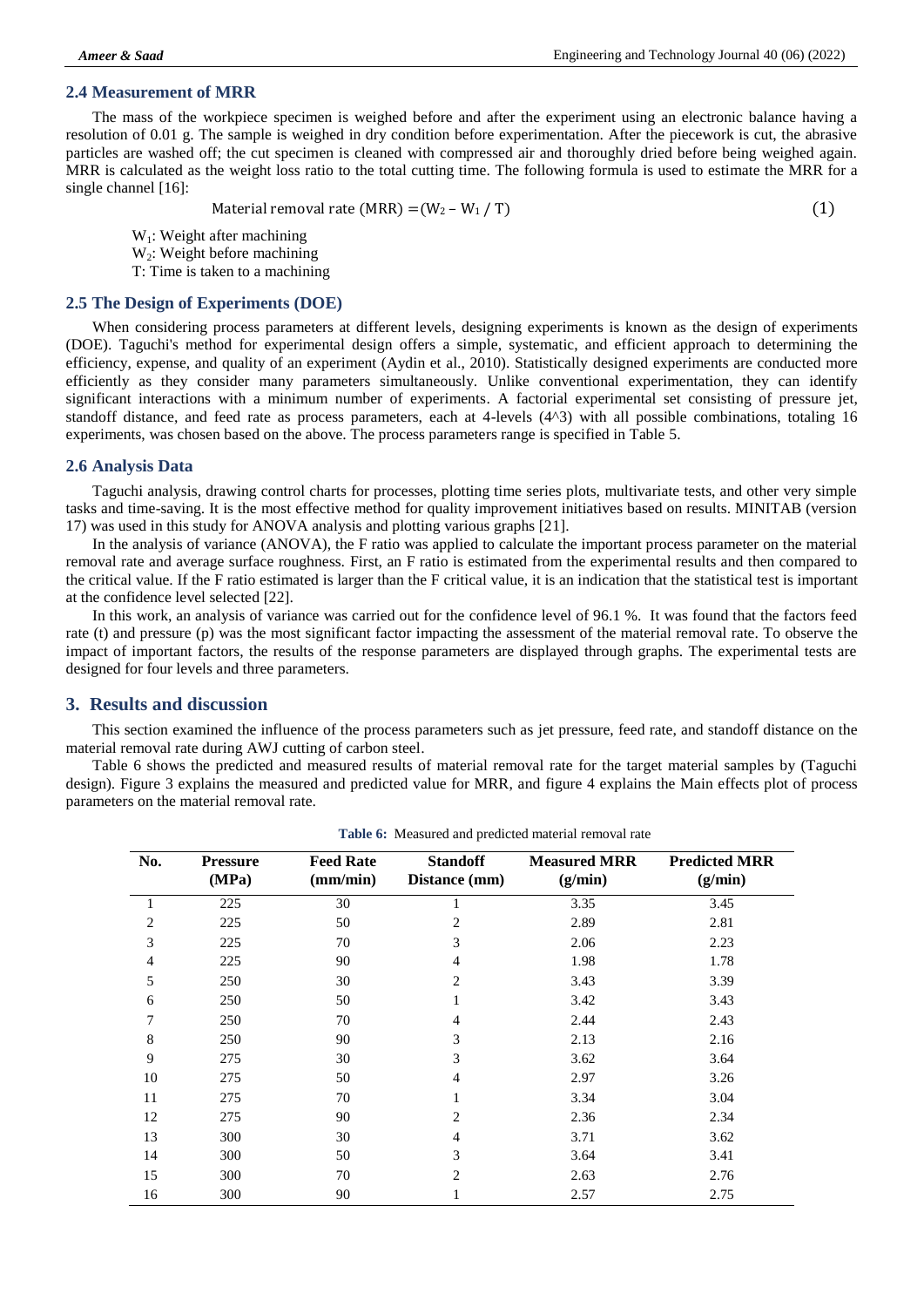The predicted material removal rate values were compared with the measured values, as presented in Table 5. The material removal rate (MRR) results were close between predicted and measured. The ability of independent value to predict the material removal rate was 93.3%  $(R^2)$ . This means that the correlation coefficient between the dependent variable's measured and expected values are good.

Figure 4 shows the effect of pressure (P), feed rate (F), and standoff distance (SOD) on MRR. Increasing in P leads to an increase in MRR. Conversely, increasing F leads to a decrease in MRR, and increasing in SOD leads to a decrease in MRR, as shown below.

### **3.1 Influence of pressure jet on Material Removal Rate**

The material removal rate was measured during the experiment and plotted in Figure 5. The influence of pressure jet on material removal rates, a parameter, was tested under pressures from 225 to 300 MPa. Figure 5 shows a significant impact of pressure on the material removal rate. The rise in the pressure jet increases jet velocity, which directly impacts the abrasive particle kinetics of impinging on the workpiece material, leading to higher material removal [23]. Considering the standoff distance, as is evident at pressure 275 MPa and feed rate 50 and 70 mm/min.





**Figure 4:** The measured and predicted value for MRR

**Figure 5:** A plot of the main effect for means of material removal rate (MRR)



**Figure 6:** A plot of the impact of pressure on material removal rate (MRR)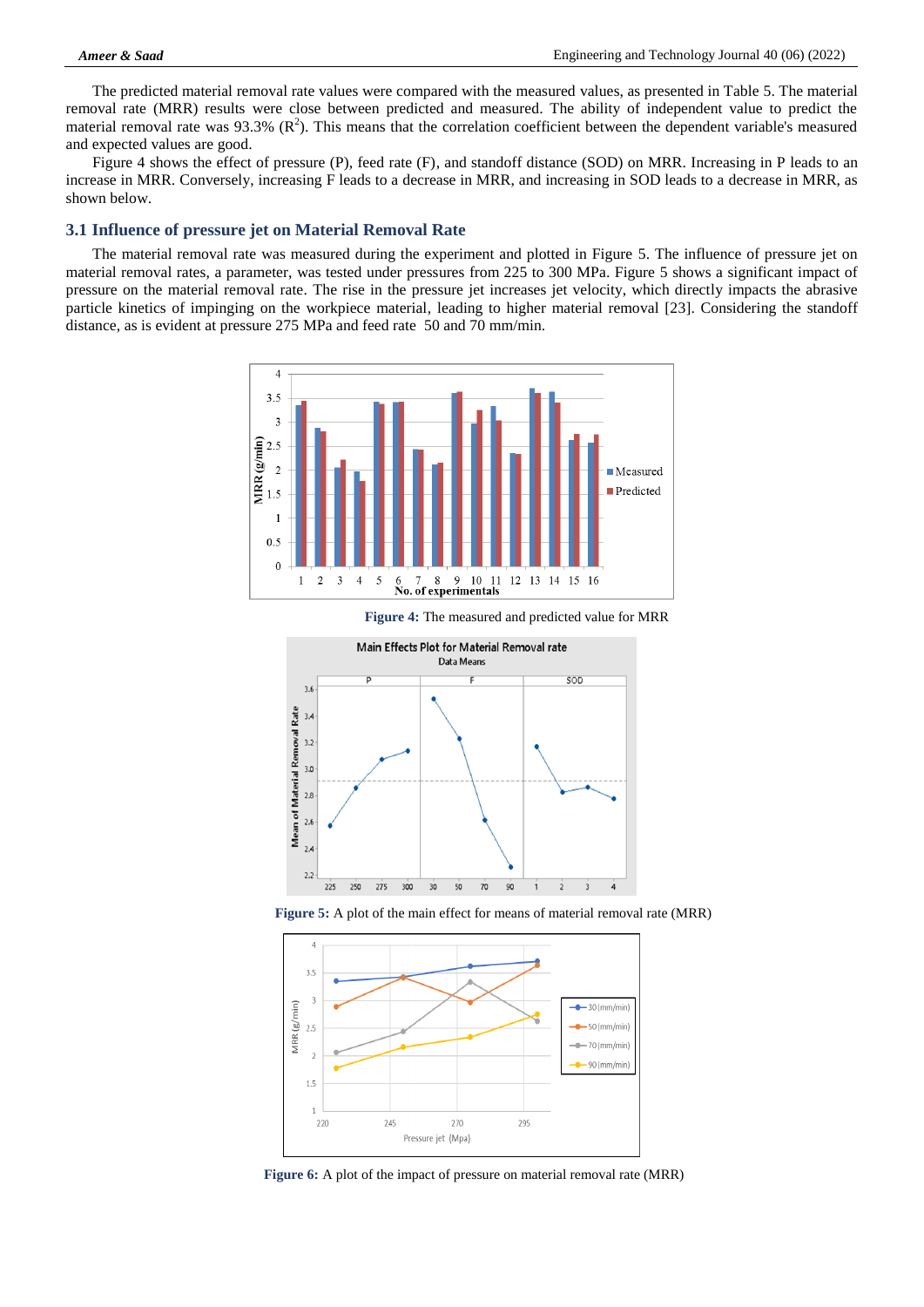## **3.2 Influence of standoff distance on Material Removal Rate**

The distance between the tip of the nozzle and the target work surface is termed SOD. It is another important parameter in the AWJM process. In low SODs, the abrasive flow is damped or decelerated by the target surface, leading to a poor surface and enhanced MRR. Conversely, an increase in SOD increases the jet diameter leading to a decrease in the energy density. The reduction in energy density generates more random peaks and valleys on the surface leading to higher surface roughness and reduced MRR [23]. Figure 6 illustrates the influence of SOD on MRR.

#### **3.3 Influence of feed rate on material removal rate**

Feed rate is another process parameter that influences the machining process. This is a typical result of several effects that determine the number of impacting particles and their kinetic energies. The influence of feed rate on MRR is plotted in Figure 7.

As the Feed rate increases, the MRR reduces because of a decrease in the abrasive flow velocity. As a result, a limited amount of kinetic energy of a jet obtains distributed over a large number of particles, leading to a decline in the kinetic energy of the specific particle. This also leads to an increase in turbulence [24].







**Figure 8:** A plot of the influence of feed rate on material removal rate (MRR)

# **4. Conclusions**

- 1) Material removal rate increases with the increase of pressure jet and decrease with an increase of feed rate and standoff distance. This is because the high standoff distance increases the jet focus point, and the loss of energy happens because of the scattering of the jet.
- 2) High feed rate results in lower material removal rates in the material due to reduced abrasive flow velocity and limited kinetic energy.
- 3) The most influencing factors for getting a better material removal rate are pressure jet and feed rate. The best material removal rate value was 3.71 g/min at jet pressure 300 MPa, feed rate 30 mm/min, and standoff distance 4mm.

#### **Acknowledgment**

The authors wish to thank those in charge at the University of Technology, especially the Production and Metallurgy Engineering Department, for the facilities provided in preparing this research paper.

#### **Author contribution**

All authors contributed equally to this work.

#### **Funding**

This research received no specific grant from any funding agency in the public, commercial, or not-for-profit sectors.